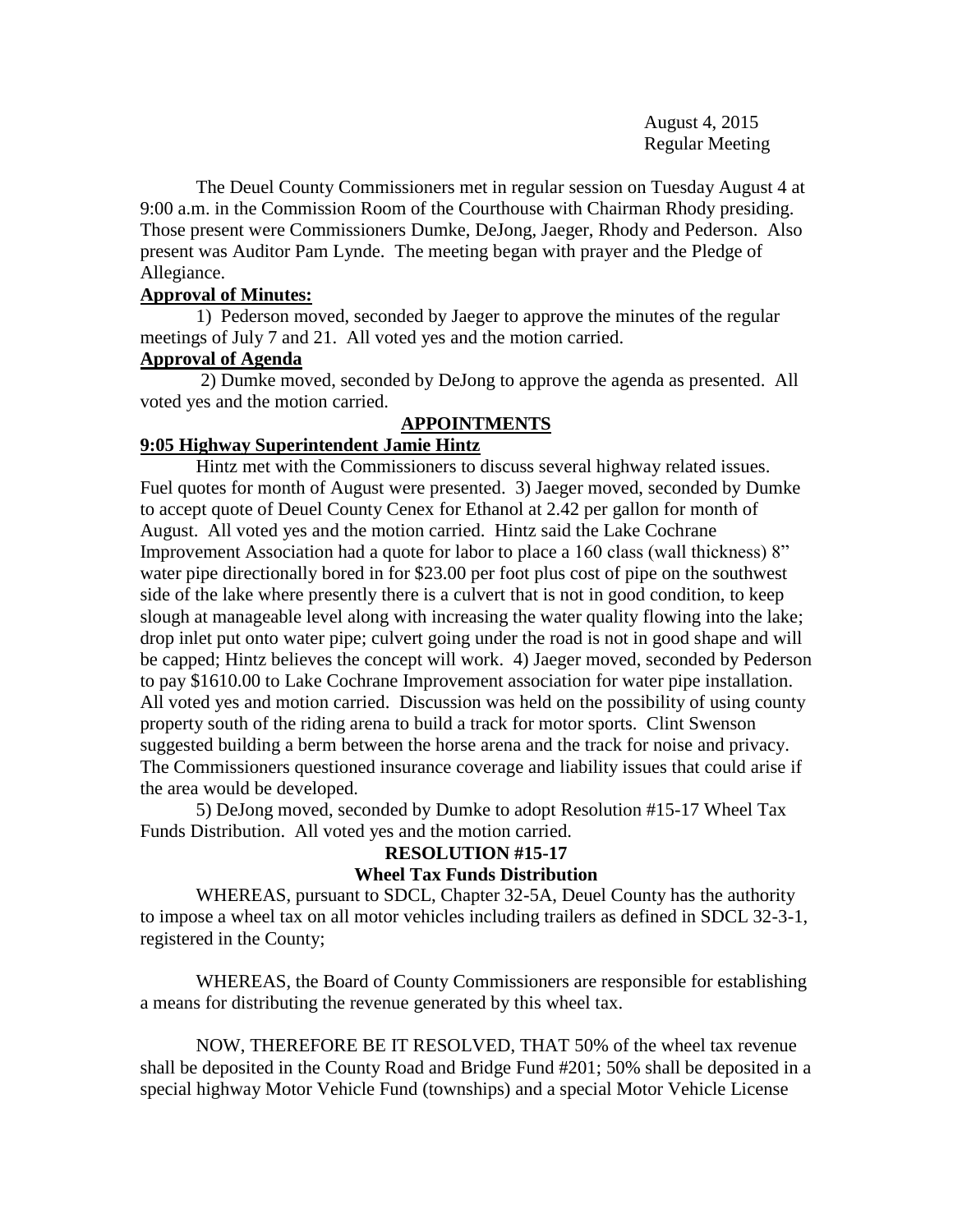Fund (municipalities) and shall be distributed equally to all municipalities and townships on a quarterly basis.

The Wheel Tax will become effective January 1, 2016.

Dated this 4th day of August, 2015.

Chairman Deuel County Commissioners

\_\_\_\_\_\_\_\_\_\_\_\_\_\_\_\_\_\_\_\_\_\_\_\_\_\_\_\_\_

ATTEST:

ton

Pam L. Lynde, Deuel County Auditor

\_\_\_\_\_\_\_\_\_\_\_\_\_\_\_\_\_\_\_\_\_\_\_\_

### **9:15 Asphalt Mat Construction County Roads 513 & 290**

The following sealed bids were opened and read for the Asphalt Mat Construction Project on County Roads 513 & 290.

McLaughlin & Schulz Inc. Bid A \$666,000 \$74.00 ton; Bid B \$610,650 \$67.85

Bituminous Paving Inc.; Bid A \$693,000 \$77.00 ton; Bid B \$598,500 \$66.50 ton Duininck Inc. Bid A \$630,000 \$70.00 ton; Bid B \$582,750; \$64.75 ton

6) Jaeger moved, seconded by DeJong to award bid for Asphalt Mat Construction on County Roads 513 & 290 to Duininck Inc. All voted yes and the motion carried.

## **11:00 State's Attorney Knight**

Knight met with the Commissioners to discuss several items.

#### **OLD BUSINESS**

The county tax deed property in Gary located at Lot 2 Block 2 Harris 1<sup>st</sup> Addition was brought off the table for discussion. Commissioners will survey the property and discuss at the next regular meeting.

No bill has been received from Human Services on request for payment.

### **NEW BUSINESS**

# **Approve Cash Balance Sheet**

7) Dumke moved, seconded by Rhody to approve the cash balance sheet for the month of July. All voted yes and the motion carried.

### **DEUEL COUNTY AUDITOR'S ACCOUNT WITH TREASURER**

| <b>END OF MONTH CASH BALANCE</b> |           | <b>July 2015</b> |
|----------------------------------|-----------|------------------|
| <b>CASH TOTAL</b>                | S<br>7.50 | 2,66             |
| <b>CHECKS TOTAL</b>              | \$        | 16,163.98        |
| <b>CASH ITEM</b>                 | \$        | $\theta$         |
| <b>CASH CHANGE SHERIFF</b>       | \$.       | 50.00            |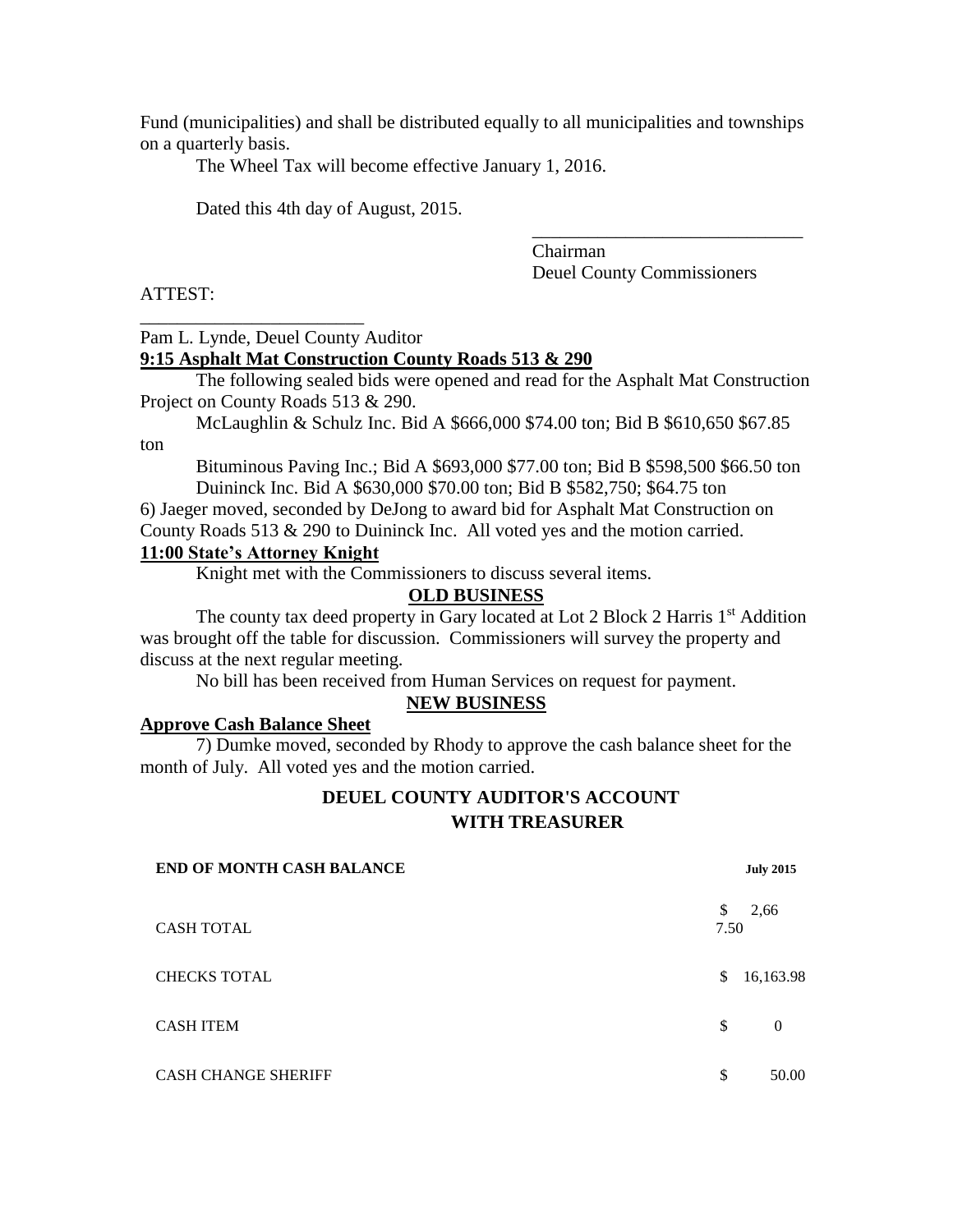|                                                                    | TOTAL CASH ASSETS ON HAND                    |                               |                      |                            | \$       | 18,881.48            |
|--------------------------------------------------------------------|----------------------------------------------|-------------------------------|----------------------|----------------------------|----------|----------------------|
| <b>CHECKING ACCOUNT BALANCE</b>                                    |                                              |                               |                      |                            |          | 198,080.80           |
| <b>MM DNB NATIONAL BANK</b>                                        |                                              |                               |                      |                            |          | 4,053.39             |
| PREMIUM MM FIRST BANK & TRUST OF TORONTO                           |                                              |                               |                      |                            |          | \$4,343,312.81       |
|                                                                    |                                              |                               |                      |                            | \$       |                      |
| <b>CREDIT</b><br><b>CARDS</b><br>CD'S                              | \$250,000<br><b>DNB</b>                      | <b>FIRST BANK &amp; TRUST</b> |                      |                            | \$<br>\$ | 429.68<br>250,000.00 |
|                                                                    | <b>REVOLVING LOAN</b>                        |                               |                      |                            | \$       | 79,521.39            |
| <b>GRAND TOTAL CASH ASSETS</b><br><b>GL CASH BALANCE BY FUNDS:</b> |                                              |                               |                      |                            |          | \$4,891,279.55       |
|                                                                    | <b>GENERAL</b>                               |                               |                      |                            |          | \$1,603,025.98       |
|                                                                    | SP REVENUE FUNDS                             |                               |                      |                            |          | \$ 3,010,525.91      |
|                                                                    | TRUST & AGENCY FUNDS<br>townships<br>schools | \$35,600.61<br>\$25,129.65    | Cities<br>rural fire | \$12,242.70<br>\$21,881.20 | \$       | 277,727.66           |
|                                                                    |                                              |                               |                      |                            |          |                      |

#### **TOTAL GENERAL LEDGER CASH \$ 4,891,279.55**

# **Travel, Computer Quote Auditor's Office, Surplus Sheriff Vehicle, Contingency Transfer, Meeting Date Change, SLA Agreement Addendum, Personnel**

8) Dumke moved, seconded by Pederson to approve travel request of Sheriff Solem to attend annual conference in Aberdeen and Lynn Paulsen to attend Ultra Connecting Point users meeting. All voted yes and the motion carried.

 9) Jaeger moved, seconded by Dumke to declare the 2006 Ford Crown Victoria as surplus and sell. All voted yes and the motion carried.

 10) Dumke moved, seconded by Pederson to approve the purchase of a HP Proone 600 15 4GB 500 HD computer with additional 4GB and Office 2013 plus installation for Auditor's Office from Connecting Point cost of \$1605. All voted yes and the motion carried.

 10) Dumke moved, seconded by Pederson to transfer \$85.00 from Contingency to Ambulance Budget 101-424-421. All voted yes and the motion carried.

 11) Pederson moved, seconded by DeJong to change second meeting of the month of September from third Tuesday to the fourth Tuesday, September 22, due to State County Convention being held Sept. 14-16.

12) Jaeger moved, seconded by DeJong to approve and sign the Emergency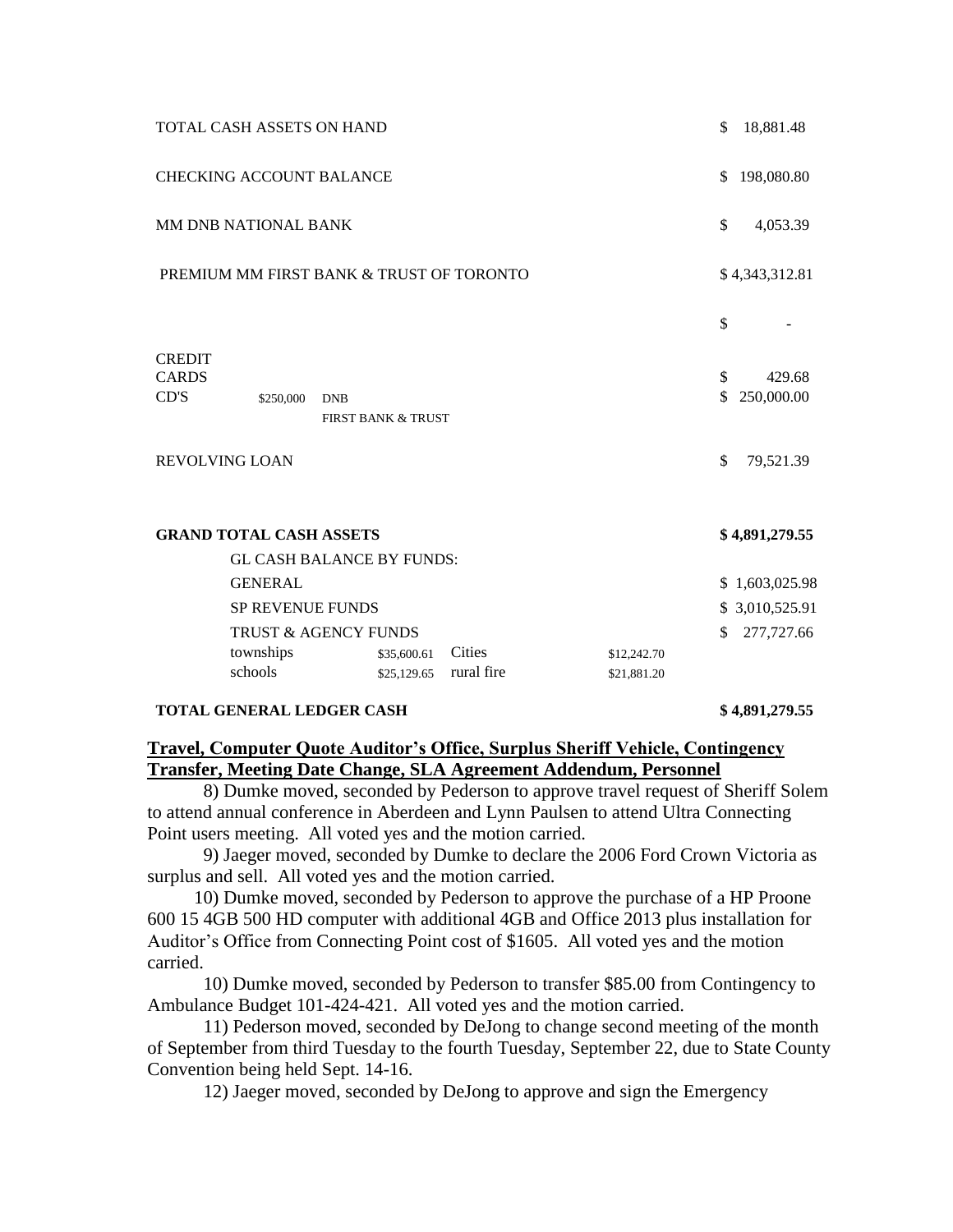Management SLA agreement addendum between the State of South Dakota and Deuel County for up to \$10,727.74 of essential county emergency management expenses. This is a 50% grant. All voted yes and the motion carried.

 13) Dumke moved, seconded by DeJong to approve and grant to Shirley Quail \$600 bonus. All voted yes and the motion carried.

## **APPROVAL OF WARRANTS**:

 14) Pederson moved, seconded by DeJong to approve all warrants as presented and those paid early to avoid service charge. All voted yes and the motion carried. A&B Business Solutions 68.50 Supplies, A-Ox Welding 318.91 Repairs/Supplies, Ardy's Bakery 18.00 Supplies, Avera Queen Of Peace 145.80 Prof Serv, Gale Begalka 24.28 Juror Fee/Mileage, Bjerke Sanitation 218.00 Utilities, Jonathan Boerger 15.88 Juror Fee/Mileage, Boyer Trucks 426.58 Repairs, Brookings Deuel Rural Water 120.30 Utilities, Donald Cassels 10.00 Juror Fee, Credit Collections Bureau 76.84 Fees, Diane Chapman 26.80 Juror Fee/Mileage, CL Building Center 66.00 Equip Rental, Clear Lake Courier 776.71 Publications/Supplies, SDACC 1225.54 CLERP Qrtly Assessment, Codington County Auditor 975.00 Prisoner Care, Cowboy Country Stores 27.84 Supplies, Lee Crooks 27.64 Juror Fee/Mileage, Gavin Crume 15.04 Juror Fee/Mileage, D-A Lubricant Co. 2692.40 Supplies, Kurt Dagel 31.00 Juror Fee/Mileage, Dakota Portable Toilets, Inc 225.00 Porta Potty Rental, Dash Medical Gloves 76.90 Supplies, Dataspec Inc 399.00 Prof Serv., Deuel County Cenex 2291.92 Repairs/Supplies, Deuel County Motor Supply 859.03 Repairs/Supplies, Deuel County Pharmacy 3.98 Supplies, Don's Body Shop Inc 215.00 Repairs, Clarence Dummann 22.60 Juror Fee/Mileage, Dust-Tex 124.46 Mat Rental, Cody Eastman 20.08 Juror Fee/Mileage, Ecolab Pest Elimination 54.00 Prof Serv, Darren Engesser 22.60 Juror Fee/Mileage, Sherry Finnesand 27.64 Juror Fee/Mileage, F.J. Mclaughlin Co. 5005.41 Hot Mix, Flint Hills Resources 411172.98 Road Oil, Dawn Fritz 55.44 Travel, Carol Gackle 10.00 Juror Fee, Galls 244.88 Supplies, Guy Gauger 11.68 Juror Fee/Mileage, Grainger 113.10 Supplies, Green, Roby, Oviatt, Cummings 1256.50 CAA Fees, H-D Electric 134.80 Repairs, H-D Electric 217.10 Utilities, Melody Hamann Budahl 10.00 Juror Fee, Betty Heidemann 18.40 Juror Fee/Mileage, Heiman Inc 115.90 Supplies, Hillyard 744.69 Repairs/Supplies, Jean Hommel 135.28 Judge Fee/Mileage, Human Service Agency 2700.00 3rd Qrt Support/Ser Hills, Hurkes Implement 185.26 Repairs, ICAP 1461.00 Comm Serv Worker, ITC 173.66 Phone/Internet Hwy, ITC 1848.68 Phone/Internet, Jerome B Johnson 376.20 Prof Serv, Josefina Koopmans 19.24 Juror Fee/Mileage, Gary Lanoue 30.16 Juror Fee/Mileage, Lewis & Clark BHS 160.00 Prof Serv Lifescape 120.00 Client Support, Kari Lovre 10.00 Juror Fee, Bobby Markham 31.00 Juror Fee/Mileage, Maynard's 134.14 Supplies, Menards 399.00 Supplies, Thaddius Merritt 26.80 Juror Fee/Mileage, Microfilm Imaging Systems 320.00 Scan Equip Rental, Barbara Monson 22.60 Juror Fee/Mileage, Nelson Law Office 648.00 CAA Fees, Nielsen Distributing Inc 130.90 Repairs, Northwestern Energy 144.53 Utilities, Office Peeps Inc 825.10 Supplies, Laura Oppelt 26.80 Juror Fee/Mileage, Ottertail Power Co 65.23 Utilities, Jessica Phelps 25.96 Juror Fee/Mileage, Prairie Lakes Healthcare 85.00 Prof Serv, RC Technologies 138.00 Utilities/911, Minnie Rook 16.72 Juror Fee/Mileage, Bradley Ruhd 10.00 Juror Fee, Neal Ruhd 14.20 Juror Fee/Mileage, Tammy Ruhd 20.92 Juror Fee/Mileage, Duane Runge 20.08 Juror Fee/Mileage, Running's Supply 38.27 Supplies, Sanford Health Plan 35.00 Flex Fees, Sanford Clinic 2624.50 Health Nurse Contract, Sanford Patient Financial Svc 603.00 Prof Serv, Theresa Schake 11.68 Juror Fee/Mileage,